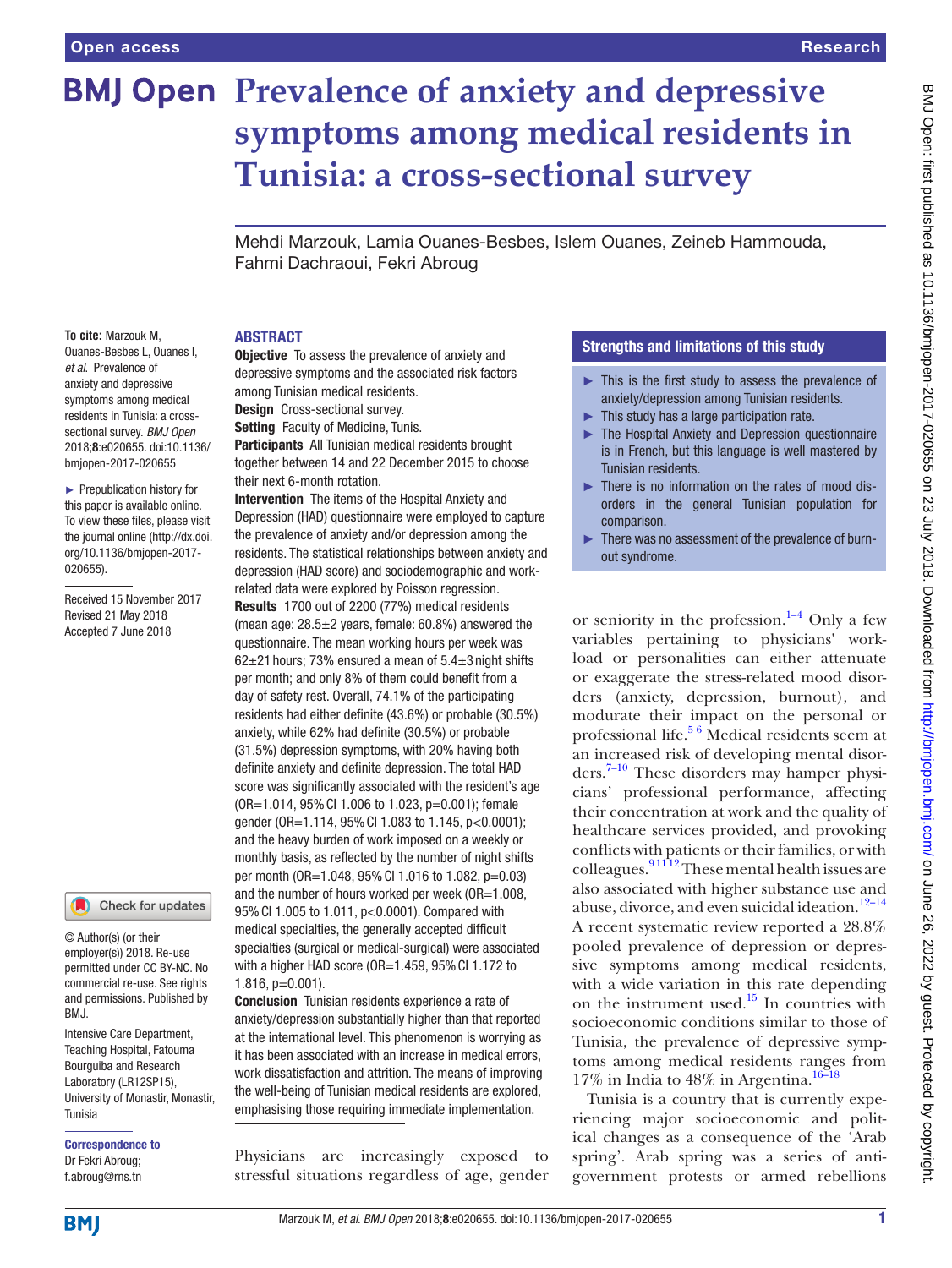ignited in Tunisia by the so-called 'Jasmine revolution', which spread across the North African countries and in the Middle East. It is seen as the translation of people's aspirations to democracy and to replace dictators in place. According to the United Nations Development Programme, the average annual Human Development Index has fallen in Tunisia from 0.88% during the decade before the advent of the Arab spring, to 0.25% during the 5 years that followed. This led to a sustained erosion of the middle class, an increase in poverty and a decrease in overall wealth. $19$  The Tunisian downturn has particularly altered the relationship between the main body of the society and the medical profession, the latter being perceived by a large part of the population as a body of privileged, insufficiently empathic and with little concern for the misfortunes of the population. Assaults against doctors, particularly in public hospitals and their emergency services, malpractice suits and prosecutions, are now very frequent and are highly publicised on a daily basis by various media in the country. Just after the revolution, public hospitals experienced a sharp deterioration in the resources and staff available, together with an alteration in their governance. $2^{\circ}$  This situation has greatly frustrated the population, in particular the citizens who cannot afford the services provided by the private medical sector and its large out-of-pocket costs.<sup>21</sup>

Residents come to term with a long, demanding and selective course of studies. A typical resident must have passed his baccalaureate and be among the first-ranked ones and among the 'happy few'  $(3\% - 5\%$  top-ranked graduates) who enter one of the four Tunisian medical schools. After 7 years of medical studies, graduates wishing to specialise have to successfully undergo a final residency test, which usually takes two to three attempts (annual passing rate=25%). With an age of at least 26, the medical resident faces the reality in a public hospital, where residents are the only physicians present at night, on weekends and on holidays. They are also exposed to stress that result from non-optimal working conditions: the need to meet professional duties set by the supervisors and the growing demand of the population.

We hypothesised that the combination of all these unfavourable circumstances for professional fulfilment result in a high level of mood disorders in medical residents. We conducted a large cross-sectional survey to address the prevalence of anxiety and depressive symptoms and the associated risk factors among Tunisian medical residents.

## Patients and methods **Participants**

In Tunisia, specialisation in medicine takes place at the end of general medical studies. Doctors who wish to specialise do so following a national test, bringing together candidates from four faculties of medicine. This test is very selective and takes place over 3days. It consists of more than 300 questions (multiple choice, short

answer), separately covering each of the following areas: medical specialties, surgical specialties and basic sciences.

More than 1500 candidates participate annually, for about 500 elected members, who are ranked consecutively in order of merit. The choice of specialty is then made according to their ranking on the test, on a number of places that are equal to the number of candidates. The distribution of all the medical specialties is done by quotas, which are set according to the country's need for doctors practising in medical specialties. The internship period (6 months each) and the distribution between specialties, in order to validate a given specialty, are specified in advance by the college of each specialty. Every 6months, all trainee residents in the country (more than 2000) gather for over 10 days at the Faculty of Medicine of Tunis, the Tunisian capital, to choose their next 6-month rotation. The candidate chooses according to seniority (300–600 in each residency level) and then to his rank within the chosen specialty.

# Protocol

All the medical residents gathered at the Faculty of Medicine of Tunis, between 14 and 22 December 2015, to choose their next 6-month rotation were invited to answer an anonymous, self-administered questionnaire immediately after making their choice. The questionnaire covers their civil and marital status, their chosen specialty, their level of advancement in the specialty (duration of 4 years for medical specialties and 5 years for surgical specialties), and the items of the Hospital Anxiety and Depression (HAD) questionnaire. $^{22}$  $^{22}$  $^{22}$ 

# **Measurements**

The questionnaire explored three fields: sociodemographic data, work-related characteristics and the HAD score.

*Sociodemographic* information included gender, age, marital status, and the number of dependent children if married or divorced.

*Work-related characteristics* included specialty, the level achieved so far in the specific curriculum of each specialty, the number of shifts per month, whether the shift was followed by a day of safety rest and the total number of working hours per week. For the purpose of statistical analysis, specialties were split into four groups according to the associated workload: medical (eg, dermatology, pulmonology, rheumatology, psychiatry, and fundamental specialties such as histology, physiology and others), medical and surgical (eg, ophthalmology, gynaecology-obstetrics, otorhinolaryngology and others), medical specialties with high workload (eg, critical care medicine, emergency medicine, cardiology), and surgical specialties with high workload (neurosurgery, cardiovascular surgery and others).

*The survey tool* used in our study was the HAD scale, which was developed by Zigmond and Snaith. $^{22}$  It is a brief questionnaire (containing 14 items) that was originally designed to identify emotional disturbances in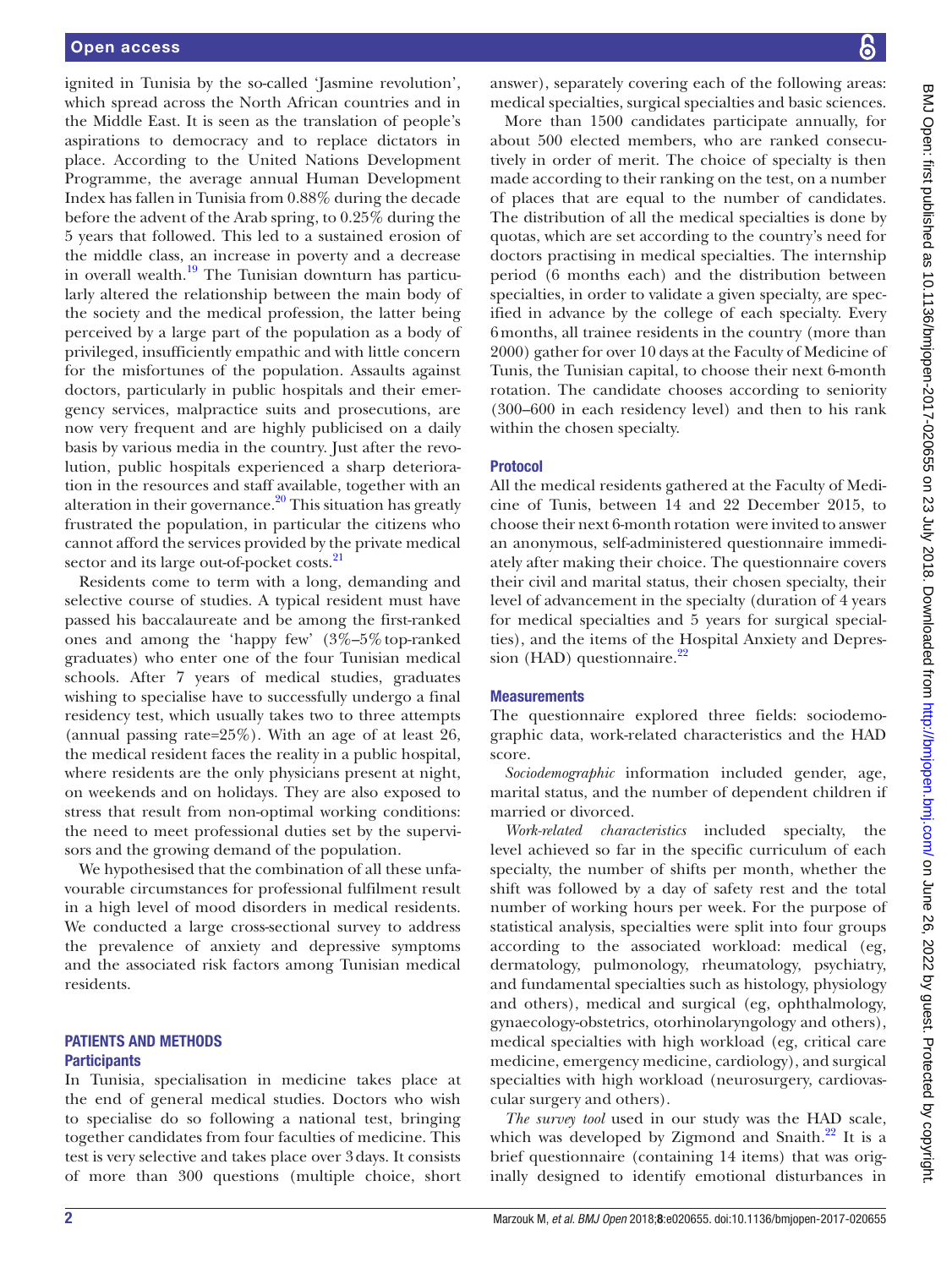non-psychiatric patients treated at hospital clinics. It is a self-report rating scale designed to measure both anxiety and depression. It consists of two subscales, each containing seven items on a 4-point Likert scale (ranging from 0 to 3). Participants were told that the questions asked were related to their mental state during the last 2weeks. HAD is scored by summing up the ratings for the 14 items to yield a total score, and by summing up the ratings for the 7 items of each subscale to yield separate scores for anxiety and depression. Two cut-off scores are validated to identify anxiety and depression: 11 for participants who screened positive for anxiety/depression and 8 for probable anxiety/depression.

The survey was written in French and self-completed by each resident who has agreed to participate in the study. The language of the survey is not a barrier to the residents' completion of the survey because it is the language of all medical studies in the country. The total scores for the depression and anxiety subscales and the whole HAD scale were calculated by a resident from our unit.

## Statistical analysis

The design of the study focused on the determination of the number of residents who met the criteria for anxiety and depression. Continuous variables were expressed either as mean±SD or median and IQR, according to normal or skewed data distribution. The dichotomous variables were expressed as numbers and percentages. Adjusted ORs and 95% CIs of each variable were calculated.

The prevalence of anxiety and depression was calculated and correlated to sociodemographic and work-related characteristics.  $\chi^2$  tests were carried out to compare the prevalence of anxiety and depression between groups. We used multivariable Poisson regression to identify explanatory variables with a statistically significant effect on the total HAD score.

Statistical significance was denoted by p values less than 0.05. All statistical procedures were performed using IBM SPSS Statistics V.21.0 software.

#### Participants and public involvement

No participants were involved in setting the research question or in the design or conduct of the study. No participants were asked to advise on interpretation or writing up of the results. There are no plans to disseminate the results of the research individually to study participants.

#### **RESULTS**

During the study period of 14–22 December 2015, 1700 out of 2200 (77%) medical residents from all levels and different specialties answered the survey. The medical residents had a mean±SD age of 28.5±2 years, with a predominance of female gender (60.8%); 38.5% were married, of whom 19% had at least one child [\(table](#page-2-0) 1).

<span id="page-2-0"></span>Table 1 Demographic and work characteristics of the study population (n=1700) Sex ratio (male:female) 667:1033 Age, median (IQR) 28 (27–30) Marital status, n (%) Single 1036 (61) Married 655 (38.5) Divorced 9 (0.5) Number of children, n (%) 0 343 (20.2) 1 235 (13.8)  $>1$  86 (5.1) Residency level (year), n (%) I 320 (18.8)  $11$  410 (24.1)  $III$  434 (25.5) IV 340 (20) V 196 (11.5) Specialty\*, n (%) Medical 854 (50.2) Medical and surgical 221 (13) High-workload medical specialties 299 (17.6) High-workload surgical specialties 326 (19.2) Working hours per week, median (IQR) 60 (48-76) Night shifts per month, median (IQR) 6 (4-7) Recovery day following night shift, n (%) 98 (8)

\*Specialties were split into four categories according to everyday difficulties: medical (eg, dermatology, pulmonology, rheumatology, neurology, psychiatry, and fundamental specialties such as histology, physiology and others), medical and surgical (eg, ophthalmology, gynaecology-obstetrics, otorhinolaryngology and others), high-workload medical specialties (eg, critical care medicine, anaesthesiology, emergency medicine, cardiology), and high-workload surgical specialties (surgery, paediatric surgery, orthopaedics, neurosurgery, urology, cardiovascular surgery and others).

The residents declared they worked for a mean of 62±21hours per week; 73% (1239) of them worked night shifts with a mean number of 5.4±3 night shifts per month, of whom only 8% (98) declared that the shift was systematically followed by a day of safety rest [\(table](#page-2-0) 1).

The median HAD score was 19 (IQR: 14–23), split on the anxiety subscale (HAD-A): 10 (IQR: 7–12); and the depression subscale (HAD-B): 9 (IQR: 6–11).

Overall, 742 (43.6%) residents reached the cut-off defining definite anxiety state (ie, a score ≥11) and 519 (30.5%) reached the scale level defining definite depression. Out of these residents, 342 (20%) had both anxiety and depression. In the remaining residents, the prevalence of probable anxiety score (ie, a score ≥8) was 30.5% and that of probable depression was 31.5%. [Tables](#page-3-0) 2 and [3](#page-3-0) depict the association between the demographic and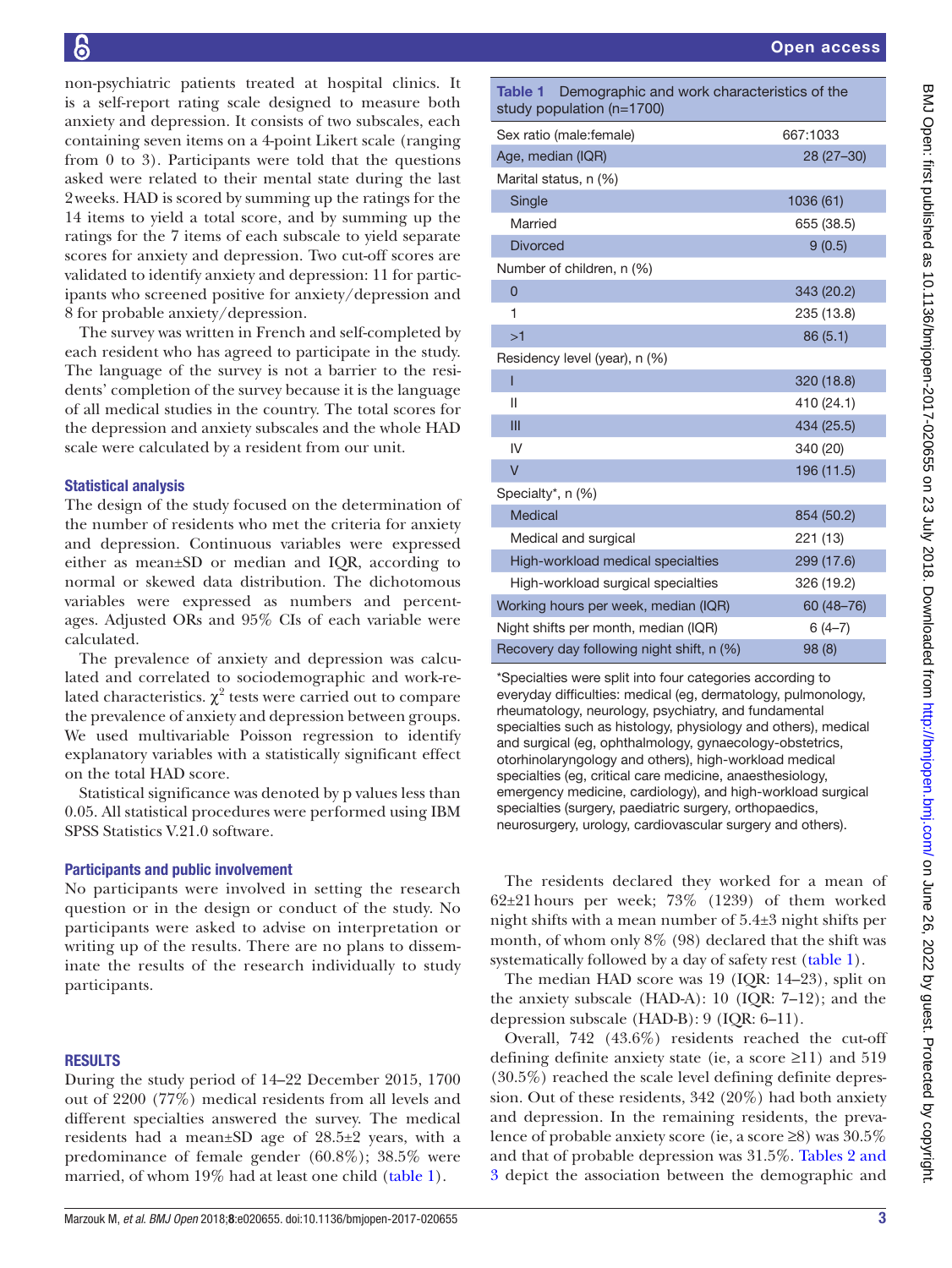<span id="page-3-0"></span>

| Demographic and workload characteristics and their association with anxiety<br>Table 2 |                |                         |          |  |
|----------------------------------------------------------------------------------------|----------------|-------------------------|----------|--|
|                                                                                        | No anxiety     | <b>Definite anxiety</b> | P values |  |
| $n$ (%)                                                                                | 958 (56.4)     | 742 (43.6)              |          |  |
| Age, mean±SD                                                                           | $28.5 \pm 1.9$ | $28.7+2$                | 0.008    |  |
| Gender                                                                                 |                |                         | 0.0001   |  |
| Male                                                                                   | 420 (43.8)     | 247 (33.3)              |          |  |
| Female                                                                                 | 538 (56.2)     | 495 (66.7)              |          |  |
| Marital status                                                                         |                |                         | 0.027    |  |
| Single                                                                                 | 606 (63.3)     | 430 (58)                |          |  |
| Married                                                                                | 352 (36.7)     | 312 (42)                |          |  |
| Level of residency                                                                     |                |                         | 0.005    |  |
|                                                                                        | 188 (19.6)     | 132 (17.8)              |          |  |
| Ш                                                                                      | 244 (25.5)     | 166 (22.4)              |          |  |
| III                                                                                    | 251 (26.2)     | 183 (24.7)              |          |  |
| IV                                                                                     | 182 (19)       | 158 (21.3)              |          |  |
| V                                                                                      | 93 (9.7)       | 103 (13.9)              |          |  |
| Specialty                                                                              |                |                         | 0.018    |  |
| Medical                                                                                | 519 (54.2)     | 334 (45)                |          |  |
| Medical and surgical                                                                   | 103(10.8)      | 118 (15.9)              |          |  |
| High-workload surgical specialties                                                     | 181 (18.9)     | 145 (19.5)              |          |  |
| High-workload medical specialties                                                      | 155 (16.2)     | 145 (19.5)              |          |  |
| Shifts/month, mean±SD                                                                  | $4.9 + 3$      | $6 + 2.9$               | 0.0001   |  |
| Working hours/week, mean±SD                                                            | $58.8 + 20$    | 66.4±20                 | 0.0001   |  |

P values in bold denotes statistical significance.

workload characteristics, and the occurrence of anxiety or depression, respectively.

On univariate analysis, comparison of the group of residents with definite anxiety (HAD-A≥11) with those without definite anxiety (HAD-A<11) disclosed the following variables as significantly associated with the prevalence of anxiety: older age, married status (42% vs 36.7%, p=0.027) and female gender (66.7% vs 56.2%, p<0.0001) The fifth level of residency course (13.9% vs 9.7%, p=0.009) and the choice of medical/surgical specialties  $(15.9\% \text{ vs } 10.8\%, \text{ p=0.018})$  were also significantly associated with anxiety. Medical specialties (45% vs 54.2%, p<0.0001) were, on the contrary, associated with a lower risk of developing anxiety symptoms [\(table](#page-3-0) 2).

In comparison with residents without definite depression (HAD-D<11), the group of residents with definite depression (HAD-D≥11) was older and more often married (45.7% vs 36.2%, p<0.0001). Moreover, surgical specialties with high workload  $(22.9\% \text{ vs } 17.5\%, \text{p=0.011})$ were significantly associated with depressive symptoms in contrast to medical specialties (44.7 vs 52.6%, p=0.003), which were associated with lower depressive symptoms ([table](#page-4-0) 3). The number of shifts per month and the number of working hours per month were associated with both anxiety and depressive cases (tables [2 and 3](#page-3-0)).

Poisson regression analysis disclosed the following variables as associated with the total HAD score:

age (OR=1.014, 95%CI 1.006 to 1.023, p=0.001), female gender (OR=1.114, 95%CI 1.083 to 1.145, p<0.0001), number of night shifts per month (OR=1.048, 95%CI 1.016 to 1.082, p=0.03) and number of working hours per week (OR=1.008, 95%CI 1.005 to 1.011, p≤0.0001). Compared with medical specialties, the medico-surgical ones were independently associated with a higher HAD score (OR=1.459, 95% CI 1.172 to 1.816,  $p=0.001$ ; [figure](#page-4-1) 1).

# **DISCUSSION**

This large survey encompassing 1700 out of 2200 Tunisian medical residents brought together for the periodic process of choosing internship positions in their specialties shows that 43.6% of these medical residents met the definite criteria for anxiety and 30.5% for depression. The diagnosis of anxiety or depression was probable in an additional 30% each. Higher scores in the anxiety-depression scale were significantly associated with older age, female sex and the heavy burden of work imposed on a weekly or monthly basis, as reflected by the high number of weekly working hours, the number of night shifts per month and the choice of a specialty with higher workload (surgical or medical-surgical specialty compared with medical specialty). Of interest, this survey unveils a very demanding health system imposed on Tunisian medical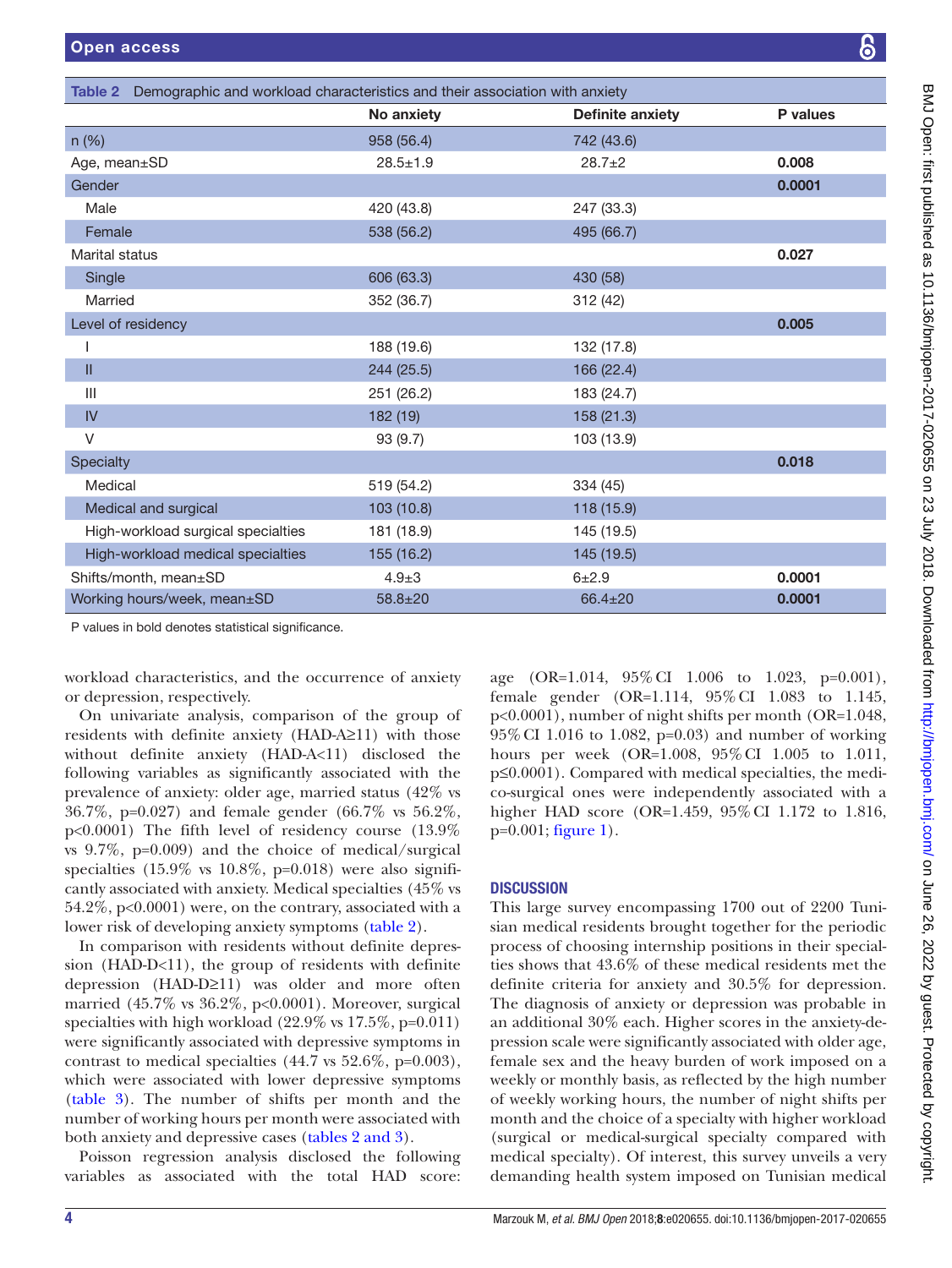<span id="page-4-0"></span>

| Table 3 Demographic and workload characteristics and association with depression cases |                |                            |          |  |
|----------------------------------------------------------------------------------------|----------------|----------------------------|----------|--|
|                                                                                        | No depression  | <b>Definite depression</b> | P values |  |
| $n$ (%)                                                                                | 1181 (69.5)    | 519 (30.5)                 |          |  |
| Age, mean±SD                                                                           | $28.3 \pm 1.8$ | $29+2$                     | 0.007    |  |
| Gender                                                                                 |                |                            | 0.11     |  |
| Male                                                                                   | 453 (38.4)     | 214 (41.2)                 |          |  |
| Female                                                                                 | 728 (61.6)     | 305 (58.8)                 |          |  |
| <b>Marital status</b>                                                                  |                |                            | 0.0001   |  |
| Single                                                                                 | 754 (63.8)     | 282 (54.3)                 |          |  |
| Married                                                                                | 427 (36.2)     | 237 (45.7)                 |          |  |
| Level of residency                                                                     |                |                            | 0.0001   |  |
|                                                                                        | 263 (22.3)     | 57(11)                     |          |  |
| $\mathsf{II}$                                                                          | 292 (24.7)     | 118(22.7)                  |          |  |
| $\mathbf{III}$                                                                         | 294 (24.9)     | 140 (27)                   |          |  |
| IV                                                                                     | 218 (18.5)     | 122 (23.5)                 |          |  |
| V                                                                                      | 114(9.7)       | 82 (15.8)                  |          |  |
| Specialty                                                                              |                |                            | 0.006    |  |
| Medical                                                                                | 621 (52.6)     | 232 (44.7)                 |          |  |
| Medical and surgical                                                                   | 156 (13.2)     | 65 (12.5)                  |          |  |
| High-workload surgical specialties                                                     | 207 (17.5)     | 119 (22.9)                 |          |  |
| High-workload medical specialties                                                      | 197 (16.7)     | 103 (19.8)                 |          |  |
| Shifts/month, mean±SD                                                                  | $5\pm3$        | $6 + 2.9$                  | 0.0001   |  |
| Working hours/week, median (IQR)                                                       | $60 + 20$      | 66±20                      | 0.0001   |  |

P values in bold denotes statistical significance.

residents, as reflected by the average working hours per week (60hours) and the number of night shifts per month (6 on average regardless of the type of specialty), most often without a day of safety rest.

Although mood disorders and physician distress are more prevalent among medical professionals compared with the general population, information on their prevalence in Tunisia is lacking.<sup>5 23 24</sup> This first survey on this subject in our country enrolled 77% of potentially concerned medical residents, providing a snapshot of

the burden incurred by residents from all specialties in their everyday practice. The use of the French version of the HAD questionnaire was not considered a barrier to the residents' completion of the survey because it is the language of all medical studies in the country.

International studies stressed the fact that medical residents usually have higher rates of depression than the general population.<sup>15 25</sup> Estimates of the prevalence of depression or depressive symptoms among resident physicians vary from 3% to 60% with a median of 28.8%

1



 $0,5$ 

<span id="page-4-1"></span>Figure 1 Risk factors associated with the total Hospital Anxiety and Depression score.

 $\overline{\mathbf{2}}$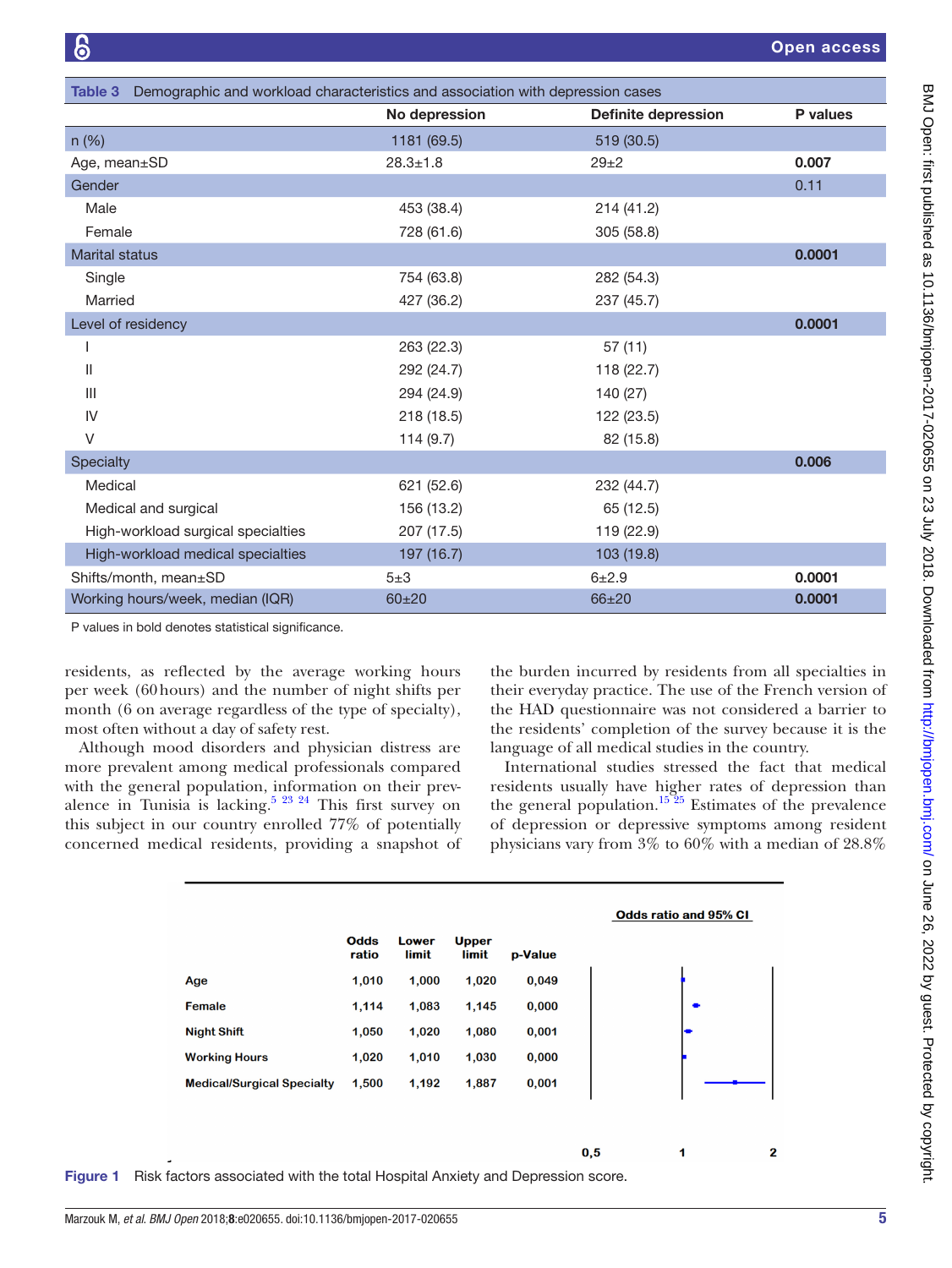according to a recent meta-analysis of 54 studies.<sup>15</sup> This proportion is lower than that recorded in our study whether we consider the rate of definite or probable depression (62%), or even when we only consider the cases qualifying for definite depression (30.5%). Of interest, this meta-analysis emphasised the difference in the methodological approach to addressing the issue of depression among medical residents (cross-sectional studies which assess the prevalence vs longitudinal studies which inform on the incidence).<sup>15</sup> The meta-analysis also highlighted the great variability in the instruments used (no less than 13 different instruments were used in the 54 studies).<sup>15</sup> A prospective cohort study conducted in Switzerland and using the HAD inventory that was used in our study disclosed a prevalence of anxiety in 30% of second-year residents and 20% of the fourth-year and sixth-year residents; depressive symptoms were present in 15% and 10%, respectively.<sup>[26](#page-6-11)</sup> However, benchmarking with countries with socioeconomic similarities could be more insightful. In a study including 118 residents from the American University of Beirut, 22% qualified for moderate to major depressive symptoms, while only 8% had anxiety.[27](#page-6-12) Moreover, in a cross-sectional study conducted among residents of various specialties in Saudi Arabia, the prevalence of moderate to severe depressive symptoms was around  $20\%$ .<sup>[17](#page-6-13)</sup>

Resident physicians share the same known causes of depression with the general population: physical health, lifestyle, marital status, history of depression, childhood issues, religiosity and others[.1 4](#page-6-0) In addition to these common risk factors, they have the peculiarities of a singular mode and pace of work, as well as specific constraints to the development of their careers.<sup>[4](#page-6-14)</sup> These risk factors correspond to the difficulty of their specialty, postgraduate year, stress at work, difficulty with current rotation, working hours, number of shifts and others.<sup>41528</sup> In our study the Poisson regression model disclosed the following items as statistically associated with the occurrence of anxiety and depression: age, female sex, practice of a specialty generally accepted as very demanding and difficult, and the heavy burden of work imposed on a weekly or monthly basis as reflected by the weekly working hours and the number of night shifts per month. Most of these risk factors have been reported elsewhere, or are intuitive, but it is their magnitude that makes this study important.

The occurrence of depression should be considered as a major event in young physicians' career or even life. It has been shown that once present, depression as well as burnout (another consequence of work-related chronic stress) may persist throughout the duration of residency or even beyond.<sup>29 30</sup> In a nationwide survey involving  $3500$  Canadian physicians, Sullivan and Buske $31$  reported that 55% found that medicine as a profession impacted negatively on their family and personal life, while 65% reported that opportunities to change career despite dissatisfaction were limited. Depression is also a source of decreased concentration at work, an increase in the

rate of medical errors, work dissatisfaction and conflicts, impaired sleep quality, and a greater propensity to attrition, and even suicide ideation.<sup>9 32 33</sup>

Considering the high prevalence of anxiety and depression among Tunisian medical residents, every effort that aims at improving the mental health of young physicians should be encouraged. Any strategy should target the individual level to amend the identified and potentially actionable factors, and include more measures targeting the general organisation of residents' work modalities, and residents' relationship with hierarchy.

Resident physicians, in particular those with a personal history of depression, should first become aware of their mental health issue and seek help. $34$  We did not investigate whether the participating residents sought for or actually had psychological counselling, but we strongly believe that most did not. Structures able to provide aid to health professionals exposed to and suffering from stress, anxiety and depression are anyway non-existent in Tunisian hospitals. Our study suggests that such structures can no longer be considered an option, but the Ministry of Health should provide support at the institutional level. At the individual level, more generally accepted risk factors such as older age, gender, marital status, stressors outside of work, sleep deprivation or lifestyle require more personal attention and lifestyle education.<sup>[4](#page-6-14)</sup> The current study was not designed to allow identification of participants so they could be given information and act on it. Future studies targeting preferentially residents (or specialties) at high risk of anxiety, depression or burnout should consider such feedback for more specific training programmes.

Residency programme factors and the pace of work should also be better managed. While these details were totally non-existent in Tunisia, these have been recently fixed through a law issued on 9 March 2018 whose purpose is to define the status of Tunisian interns and residents.<sup>35</sup> This law, which has been torn out following long negotiations and a strike that lasted more than 6 weeks, defines for the first time the role and duties of residents. The maximum number of weekly working hours and the frequency of night shifts have been clearly defined and have been reduced to a maximum of 40hours and 2 night shifts per week, respectively. A day of safety rest following every night shift has been rendered mandatory. Although still debated, the issue of work-hour restriction could be effective in reducing high emotional exhaustion, despite the fact that it carries the risk of alteration in the quality of care and education by reducing the number and the actual presence of medical residents[.36](#page-6-19)

Acknowledgements The authors are indebted to Ms Vaughn Khelifa and Professor Mahmoud Bchir for the language editing of the manuscript.

Contributors Study concept and design: MM and FA. Data acquisition: MM. Analysis and interpretation of the data: MM, LO-B, ZH, IO, FD, FA. All authors read and approved the final manuscript. MM and FA had full access to the data and take responsibility for its integrity and the accuracy of the analyses.